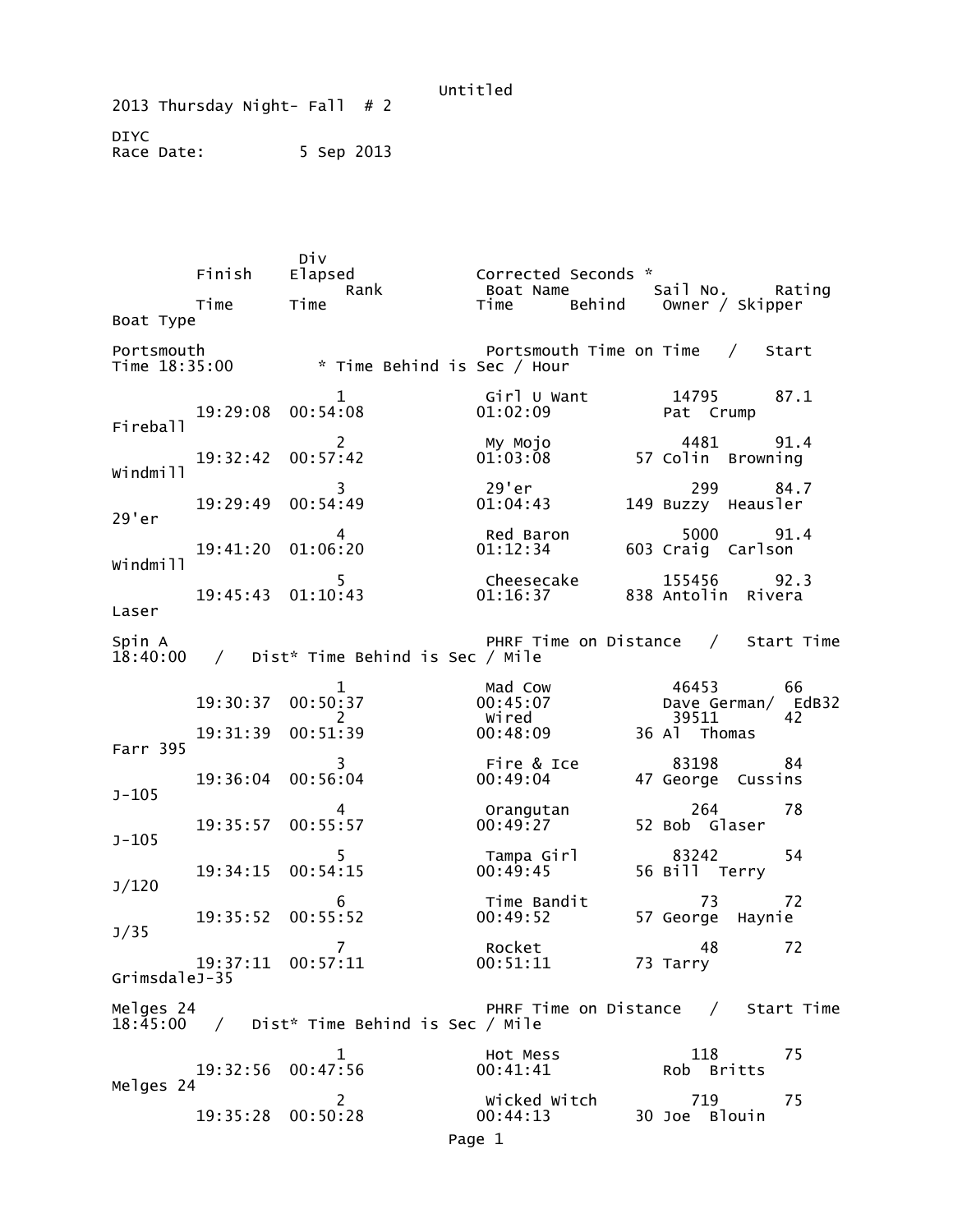Untitled Melaes 24 RAF 4 Blade Runner 3 144 75 94 Howard Smith Melges 24 J/24 PHRF Time on Distance / Start Time 18:45:00 / Dist\* Time Behind is Sec / Mile 1 Long Shot 2917 171  $19:43:09$   $00:58:09$ J/24 2 Irish 249 171 19:44:43 00:59:43 00:45:28 19 Mike Horan J/24 3 3223 3223 171 19:46:18 01:01:18 00:47:03 38 Darby Smith J24 Spin B PHRF Time on Distance / Start Time 18:50:00 / Dist\* Time Behind is Sec / Mile 19:43:45 00:53:45 19:43:45 19:43:45 19:43:45 19:43:45 132 Ken Hardy Laser 28 2 Mal de Mer 747 156 12 Richard Karran Wavelength 24 3 Privateer 4 132 35 Chris Jones S2 9.1 4 Junior 41186 123 19:46:04 00:56:04 00:45:49 37 Frank Selph Jr J-27 5 Meltemi 40787 132<br>19:47:10 00:57:10 00:46:10 41 Alex Korakis 41 Alex Korakis S2 9.1  $\overline{6}$  Boat 57 156 19:49:15 00:59:15 00:46:15 42 Larry Willis Wavelength 24 7 Pirate 3053 132 19:47:22 00:57:22 00:46:22 43 Dave Lorick Soverel 30 8 Volant II 99 174  $19:50:58$   $01:00:58$ J/22 whirligig 82 141<br>00:46:40 47 Charlie 19:48:25 00:58:25 CushingUltimate 20 10 Dr Bligh 30 132 19:49:50 00:59:50 00:48:50 73 Michael Maher S2 9.1 11 Forerunner 23656 132 19:50:19 01:00:19 00:49:19 79 Frank Selph J 30 12 Cat's Meow 2 150 19:52:55 01:02:55 00:50:25 92 Jeff Sinicki Jeaunneau 36 Non Spin B **PHRF Time on Distance / Start Time** 18:50:00 / Dist\* Time Behind is Sec / Mile 1 Copesetic 74 237 19:54:48 01:04:48 6.9 2 W T Flyer 97 153 19:50:36 01:00:36 BostickPearson Flyer 3 Komus 283 241 Page 2